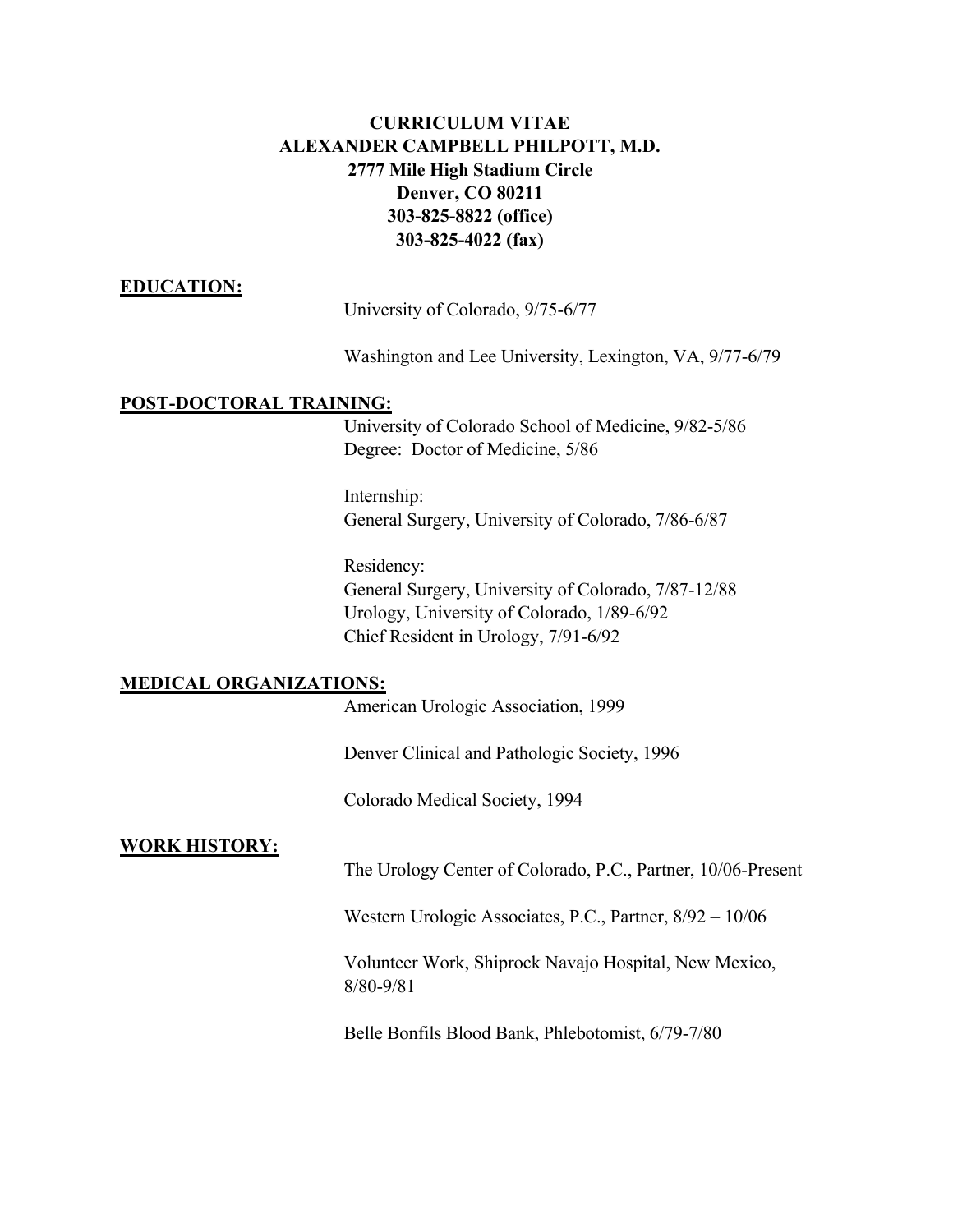### **BOARD CERTIFICATION:**

American Board of Urology, 1994

#### **MEDICAL LICENSE:**

Colorado, 1987

## **AWARDS:**

Alpha Epsilon Delta, 6/78

Bachelor of Science - Magna Cum Laude, 6/79

Academic Achievement Award (Sophomore Year), 1983-1984

Academic Achievement Award (Junior Year), 1984-1985

Academic Achievement Award (Senior Year), 1985-1986

Alpha Omega Alpha, 1985

Doctor of Medicine with Honors, 1986

First Prize Resident Essay Competition South Central Section, Orlando, Florida, 11/89

John Gramlich Traveling Surgical Scholar, Scholarship, 1989

University of Colorado Resident Research Award, 6/92

#### **HOSPITAL AFFILIATIONS:**

Exempla Lutheran Medical Center/St. Joseph

Centura St. Anthony Central/North/Porter Hospitals

Swedish Medical Center/Presbyterian St. Lukes

**PUBLICATIONS:**

Philpott A., Crawford E., Miller G.: A New Method for Assaying Antimicrobial in the Prostate. *Infection* (in print).